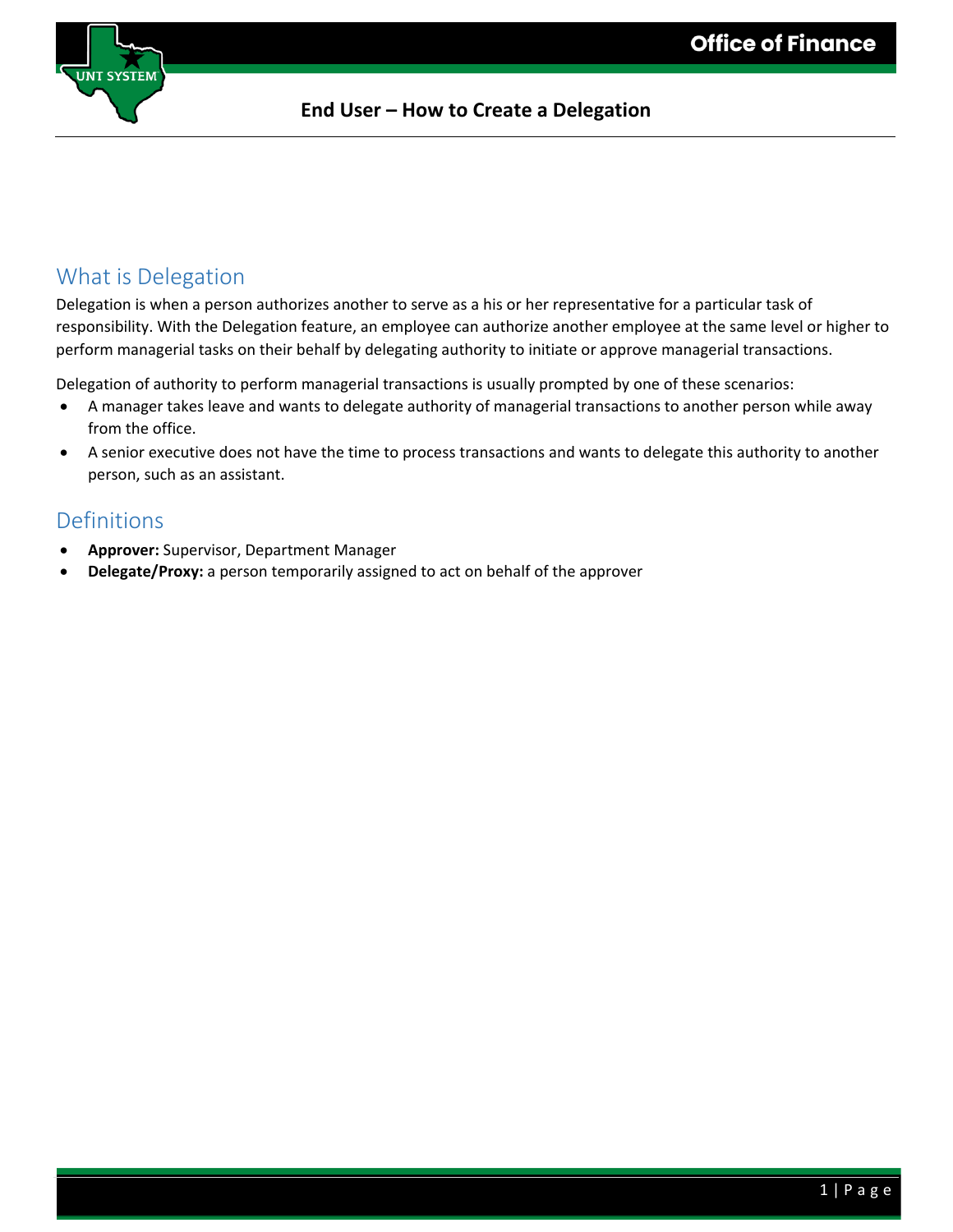

## Navigating to the Delegation Portal:

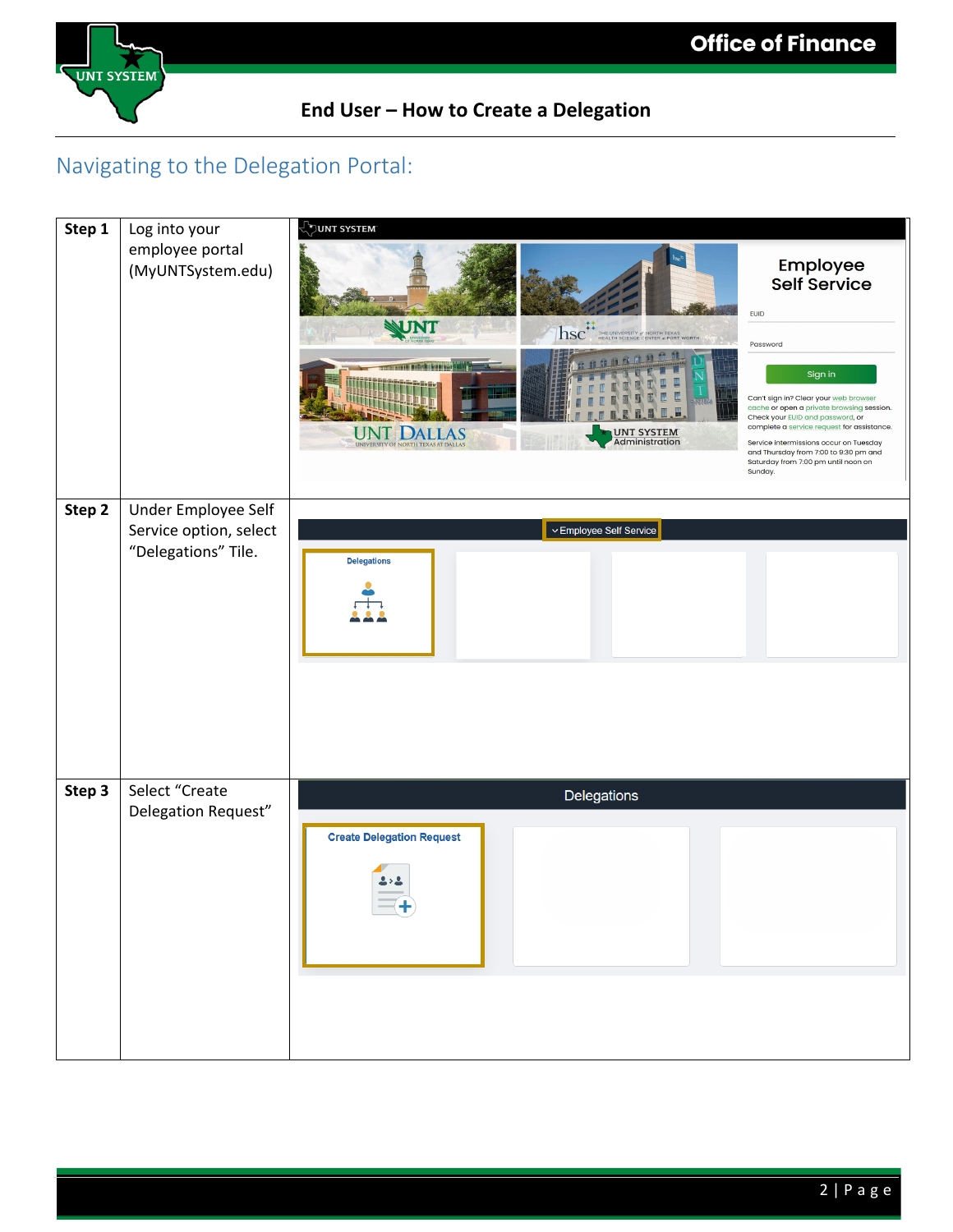

# Creating the Delegation:

## **Part 1**

| Step 1 | Enter the start    |                                    |                                                                                |                         |                                                 |
|--------|--------------------|------------------------------------|--------------------------------------------------------------------------------|-------------------------|-------------------------------------------------|
|        | date of the        |                                    |                                                                                |                         |                                                 |
|        | delegation         |                                    |                                                                                |                         |                                                 |
|        |                    |                                    |                                                                                |                         |                                                 |
|        |                    |                                    |                                                                                |                         |                                                 |
|        |                    |                                    |                                                                                |                         |                                                 |
|        |                    |                                    |                                                                                |                         |                                                 |
|        |                    |                                    |                                                                                |                         |                                                 |
|        |                    |                                    |                                                                                |                         |                                                 |
| Step 2 | Enter the end      |                                    |                                                                                |                         |                                                 |
|        | date of the        |                                    |                                                                                |                         |                                                 |
|        | delegation         |                                    |                                                                                |                         |                                                 |
|        | If there is no end | $\times$ Exit                      |                                                                                | Delegation Request      | $\begin{array}{cc} \Delta & \vdots \end{array}$ |
|        | date, leave end    | $\odot$<br><b>Delegation Dates</b> | $\odot$<br>Delegates                                                           | $\odot$<br>Transactions | $\bigodot$<br>Review and Submit                 |
|        | date blank.        |                                    |                                                                                |                         | Next >                                          |
|        |                    | Step 1 of 4: Delegation Dates      |                                                                                |                         |                                                 |
|        |                    |                                    | *Start Date 05/01/2021<br>$\Xi$<br>End Date 05/31/2021<br>$\widehat{\boxplus}$ |                         |                                                 |
|        |                    |                                    | Leave blank for open-ended delegations                                         |                         |                                                 |
|        |                    |                                    | <b>EMLA Leave</b><br>3<br>*Comment                                             |                         |                                                 |
| Step 3 | Enter a comment    |                                    |                                                                                |                         |                                                 |
|        | explaining the     |                                    |                                                                                |                         |                                                 |
|        | need for the       |                                    |                                                                                |                         |                                                 |
|        | delegation.        |                                    |                                                                                |                         |                                                 |
|        |                    |                                    |                                                                                |                         |                                                 |
|        |                    |                                    |                                                                                |                         |                                                 |
|        |                    |                                    |                                                                                |                         |                                                 |
|        |                    |                                    |                                                                                |                         |                                                 |
|        |                    |                                    |                                                                                |                         |                                                 |
|        | <b>Select Next</b> |                                    |                                                                                |                         |                                                 |
| Step 4 |                    |                                    |                                                                                |                         |                                                 |
|        |                    |                                    |                                                                                |                         |                                                 |
|        |                    |                                    |                                                                                |                         |                                                 |
|        |                    |                                    |                                                                                |                         |                                                 |
|        |                    |                                    |                                                                                |                         |                                                 |
|        |                    |                                    |                                                                                |                         |                                                 |
|        |                    |                                    |                                                                                |                         |                                                 |
|        |                    |                                    |                                                                                |                         |                                                 |
|        |                    |                                    |                                                                                |                         |                                                 |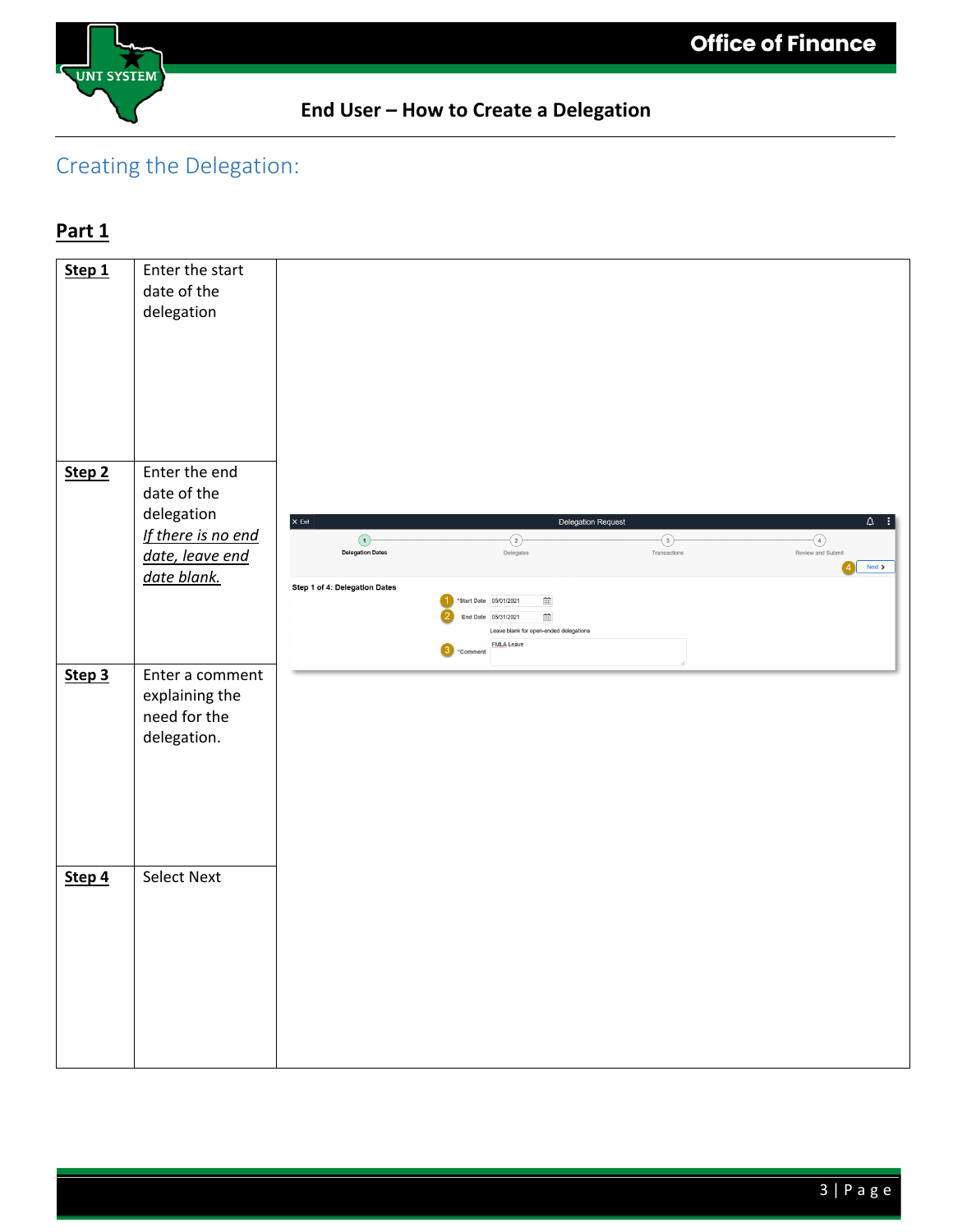

# **Part 2:**

| Step 1      | Select a colleague<br>you want to assign<br>the delegation to<br>by checking the<br>box next to their<br>name and select<br>next.<br>If you do not see<br>the colleague you<br>need to assign<br>delegation, see<br>additional<br>instructions below. | Step 2 of 4: Delegates<br>Select All<br>Add Delegate<br>Clear All<br>Email ID $\Diamond$<br>Phone $\diamond$<br><b>Name</b><br>$\boxed{\mathbf{z}}$<br>Test,C. Employee<br>$\Box$<br>Test, B Employee           |
|-------------|-------------------------------------------------------------------------------------------------------------------------------------------------------------------------------------------------------------------------------------------------------|-----------------------------------------------------------------------------------------------------------------------------------------------------------------------------------------------------------------|
| Step<br>1.A | If you do not see<br>the colleague you<br>need to delegate<br>to, you will need to<br>select the "add<br>delegate" tab. You<br>must know their<br><b>EUID</b> to search for<br>their name.                                                            | $\times$ Exit<br><b>Delegation Dates</b><br><b>Delegates</b><br>Step 2 of 4: Delegates<br><b>Add Delegate</b><br><b>Select All</b><br><b>Clear All</b>                                                          |
| Step<br>1.B | Enter EUID and<br>select magnify<br>glass.<br>Once they appear,<br>select Done.                                                                                                                                                                       | <b>Add Delegate</b><br>Done<br><b>Cancel</b><br><b>User ID</b><br><b>Enter EUID Here</b><br>Q                                                                                                                   |
| Step<br>1.C | "Check" the box<br>next to your new<br>added delegate.<br>You will not see their<br>email address or phone<br>number like the pre-<br>populated delegees.                                                                                             | Step 2 of 4: Delegates<br>Add Delegate<br>Select All<br>Clear All<br>$\mathbb{V}$<br><b>Phone</b> $\diamond$<br>Email ID $\circ$<br>Name $\Diamond$<br>$\Box$<br>Test, C. Employee<br>$\overline{\Xi}$<br>Photo |